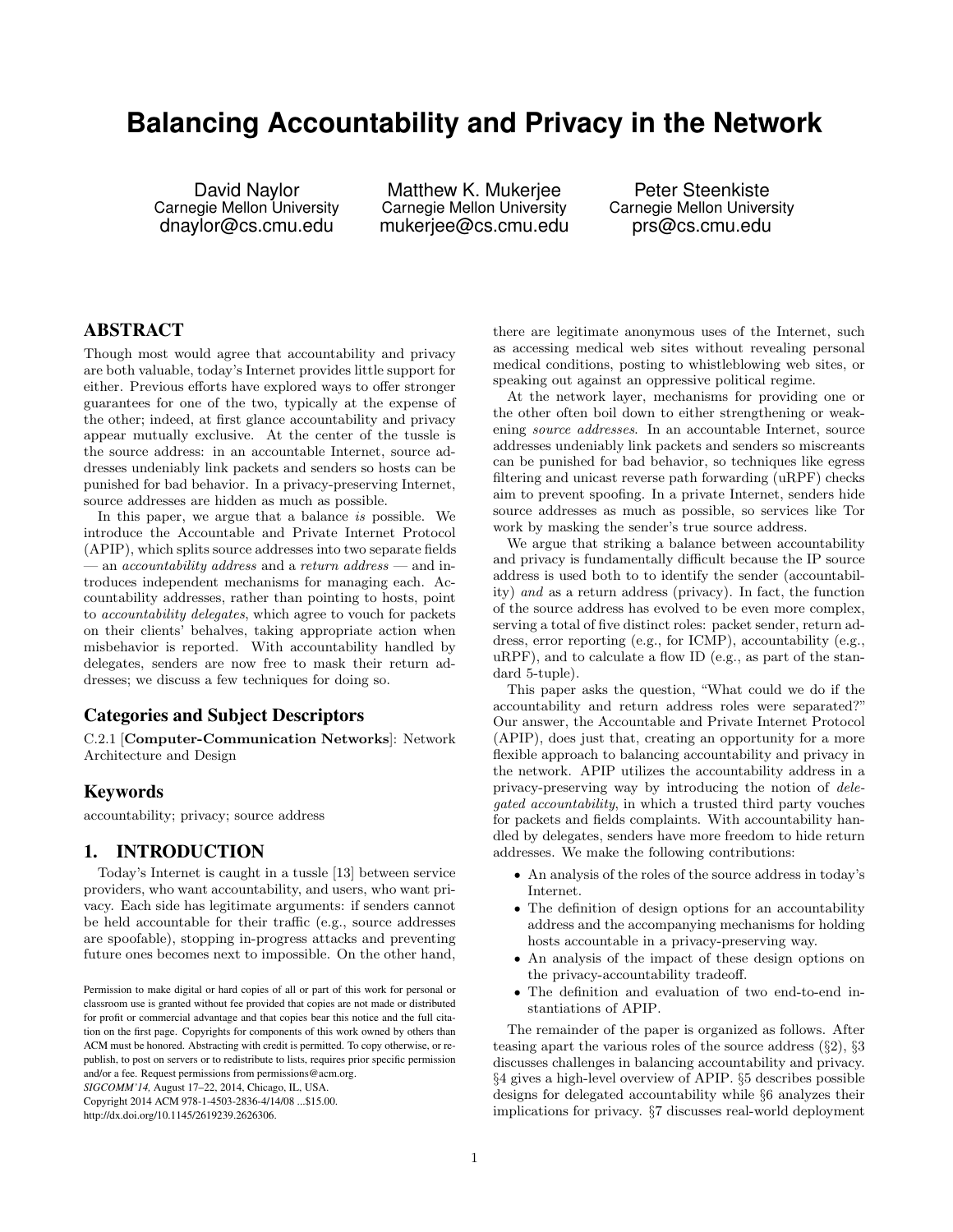issues and presents two example end-to-end instantiations of APIP. We evaluate the feasibility of APIP in §8 and finish with a discussion of related work (§9) and conclusion (§10).

# 2. SOURCE ADDRESS OVERLOAD

We now investigate the roles of source addresses, since they play a key role in the seemingly fundamental conflict between accountability and privacy in the network. Source addresses today attempt to fulfill at least five distinct roles:

- 1) Return Address This is a source address's most obvious role: the receiving application uses the source address as the destination for responses. (This is, for example, built into TCP connection establishment.)
- 2) Sender Identity Historically, source addresses have been used as a crude (and ineffective) way of authenticating a sender or to link multiple sessions to a single "user."
- 3) Error Reporting  $-$  If a packet encounters a problem, the ICMP error message is directed to the source address.
- 4) Flow ID Source addresses are one component of the 5-tuple used to classify packets into flows, both in the network (monitoring, traffic engineering) and at endpoints (demultiplexing).
- 5) Accountability Techniques such as uRPF checks and egress filtering can be viewed as weak accountability mechanisms protecting against certain types of address spoofing. Recent work offers stronger protection than that offered by IP. For example, AIP [4] uses cryptographic identifiers as source addresses that can be used to verify that the host identified really did send the packet.

Somewhat to our surprise, many proposed architectures use source addresses for the same purposes. This includes proposals that are very different from IP, such as architectures that use paths or capabilities, rather than addresses, to identify a destination. For instance, SCION [37] headers include AS-level paths selected jointly by the ISPs and source and destination networks to specify how to reach the destination. However, each packet still has an AIP-style source identifier that fulfills the above roles. Also, in ICING [28] and capability-based architectures such as TVA [36], packets carry pre-approved router-level paths, but they also carry traditional source and destination addresses.

To understand the impact of repurposing the source address as an accountability address in APIP, we ask two questions about each role:

(1) Is it needed by the network? If not, it can be moved deeper in the packet, opening up more design options and simplifying the network header.

(2) Is it needed in every packet? If not, it could be stored elsewhere, e.g., on the routers or end-hosts that will use it. This simplifies the packet header, but may add complexity to protocols that have to maintain the state.

Table 1 summarizes the answers to these questions. Two high-level takeaways emerge: (1) not all roles involve the network, and (2) some information is not needed in every packet. The following observations are particularly relevant to the accountability versus privacy tussle:

- 1) The accountability role is the network's primary use of source addresses. Error reporting benefits the host, not the network. Hosts could choose to forgo error reports for the sake of privacy or have them sent to the accountability address. Flow ID calculation could use the accountability address.
- 2) The return address role is not used by the network at all. It could be moved deeper in the packet, encrypted end-to-end, and/or omitted after the first packet of a flow.

# 3. ACCOUNTABILITY VERSUS PRIVACY

A number of research efforts focus on improving either accountability or sender privacy in the network, but unfortunately this often comes at the price of weakening the other. To illustrate this point, we summarize one well-known technique for each and then elaborate on the goals of this paper.

## 3.1 Previous Work

Accountability and Nothing But The Accountable Internet Protocol (AIP) [4] is a network architecture whose primary objective is accountability. Each host's endpoint identifier (EID) is the cryptographic hash of its public key, and AIP introduces two mechanisms that use these "selfcertifying" EIDs to hold hosts accountable.

First, first-hop routers in AIP prevent spoofing by periodically "challenging" a host by returning the hash of a packet it purportedly sent. Hosts maintain a cache of hashes of recently sent packets and respond affirmatively if they find the specified packet hash; the response is signed with the private key corresponding to the source EID. If a challenge elicits no response or the response has an invalid signature, the router drops the original packet. Second, AIP proposes a shutoff protocol: a victim under attack sends the attacking host a shutoff packet, prompting the attacker's NIC to install a filter blocking the offending flow. Shutoff packets contain the hash of an attack packet (to prove the host really sent something to the victim) and are signed with the victim's private key (to prove the shutoff came from the victim).

AIP suffers from three important limitations: first, cryptographically linking senders to their packets' source addresses precludes any possibility of privacy. Second, though bad behavior is always linkable to the misbehaving host, AIP does not facilitate a long-term fix—the shutoff protocol is only a stop-gap measure. Finally, AIP requires that well-intentioned owners install "smart NICs" that implement the challenge and shutoff protocols, since a compromised OS could ignore shutoffs. We draw heavily on ideas from AIP while addressing these limitations.

Privacy and Nothing But The best available solution for hiding a return address is using a mix net or onion routing service like Tor [12, 31, 32]. Observers in the network only see the identity of the two onion routers on that link in the Tor path. Of course, accountability is much more difficult to achieve since the identity of the sender is hidden inside the packet, behind one or more layers of encryption. Liu et al. propose an architecture that offers a high degree of privacy by baking Tor into the network itself [25]. However, in addition to the lack of accountability, the increased header overhead and latency make Tor unsuitable as a default, "always-on" solution.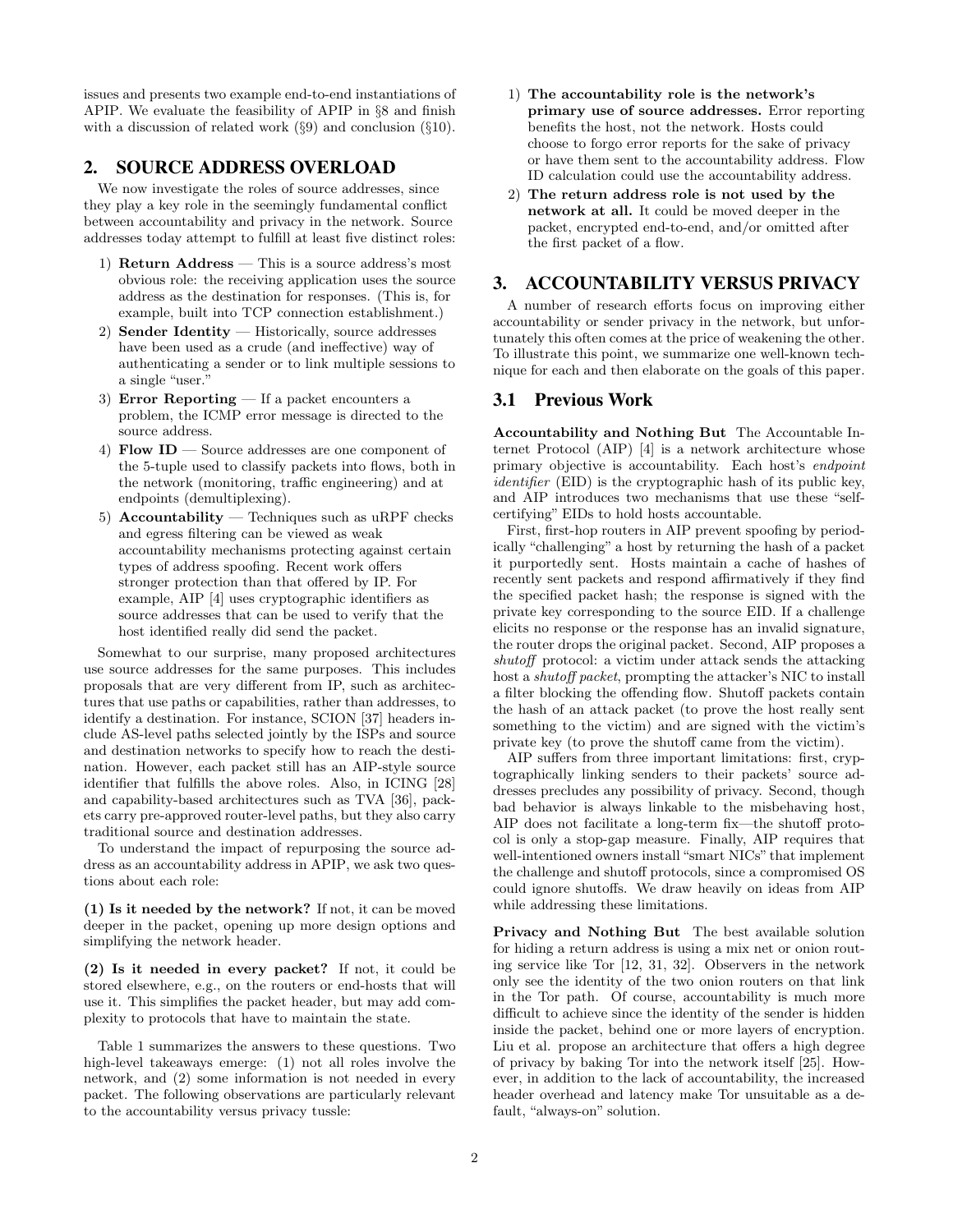| Role            | Where Used                    | Layer                     | Comments                                                                                                             |
|-----------------|-------------------------------|---------------------------|----------------------------------------------------------------------------------------------------------------------|
| Return Address  | Destination                   | Transport                 | Routers forward purely based on the destination address; the<br>return address is used only by the destination.      |
| Sender Identity | Destination                   | Application               | No longer used to authenticate users, but may be used to, e.g.,<br>track "users" across sessions in web access logs. |
| Error Reporting | <b>Routers</b><br>Destination | <b>Network</b><br>Network | Destination for error messages.                                                                                      |
| FlowID          | Destination<br><b>Routers</b> | Transport<br>Network      | End-hosts need a way to demultiplex flows.<br>Routers distinguish flows for traffic monitoring/engineering.          |
| Accountability  | <b>Routers</b>                | Network                   | In designs like AIP, routers may require a valid (challengeable)<br>source address.                                  |
|                 | Destination                   | Network                   | It must be possible to identify and shut down a malicious flow.                                                      |

Table 1: The roles a source address plays and where each is used.

## 3.2 Goals

The examples show that the source address represents a control point in the tussle between privacy and accountability. Unfortunately, it is a very crude one since there seem to be only two settings: privacy (x)or accountability. The high level goal of this paper is to redefine the source address so it can properly balance the accountability and privacy concerns of providers and users.

Accountability At the network layer, by accountability we mean that hosts cannot send traffic with impunity: malicious behavior can be stopped and perpetrators can be punished. Specifically, we would like our design to have the following three properties:

- 1) Anyone can verify that a packet is "vouched for" someone is willing to take responsibility if the packet is malicious.
- 2) Malicious flows can be stopped quickly.
- 3) Future misbehavior from malicious hosts can be prevented (i.e., by administrative or legal action).

Privacy Our focus is on providing the ability for a sender to hide its network address so it can hide its identity from thirdparty observers in the source domain, from transit ISPs, and (optionally—see §6) from the destination. We assume these adversaries can observe all packets. Note that while our goal is to make it possible to hide the sender's address, APIP does not specify any one particular address hiding mechanism. We do not consider anonymity from the operator of the source domain itself (since it can identify the sender based on the physical "port" through which the packet entered the network).

Application-layer privacy concerns are outside the scope of this paper, nor are we concerned about hiding a packet's destination; senders wishing to make their packets unlinkable to the destination should use solutions such as Tor. Finally, though we do not introduce new techniques for flow anonymity, i.e., the inability of observers to link packets belonging to the same flow, we discuss how our solutions affect the linkability of packets in a flow.

## 4. BASIC DESIGN

The Accountable and Private Internet Protocol (APIP) separates accountability and return addresses. A ded-



Figure 1: Packet carry a destination address (used by routers for forwarding), an accountability address (used to report malicious packets), and an optional return address (used by the receiving endpoint for responding).

icated accountability address allows us to address the limitations of an accountability-above-all-else approach like AIP by introducing *delegated accountability*. Rather than identifying the sender, a packet's accountability address identifies an accountability delegate, a party who is willing to vouch for the packet. With accountability handled by delegates, senders are free to mask return addresses (e.g., by encrypting them end-to-end or using network address translation) without weakening accountability.

Addressing We think APIP is applicable to many different network architectures, so as much as possible we avoid making protocol-specific assumptions. To discuss source addresses generally, we adopt three conventions.

First, each packet carries at least two addresses (Figure 1): (1) a destination address (used to forward the packet) and (2) an accountability address (identifying a party—not necessarily the sender—agreeing to take responsibility for the packet). It may also carry a return address (denoting where response traffic should be sent) as a separate field in the packet. Return addresses may not be present in all packets, e.g., they may be stored with connection state on the receiver. Also, as we discuss later, the return address may not always be part of the network header.

Second, an address consists of three logical pieces: (1) a network ID (NID), used to forward packets to the destination domain, (2) a host ID (HID), used within the destination domain to forward packets to the destination host, and (3) a socket ID (SID), used at the destination host to demultiplex packets to sockets. We write a complete address as NID:HID:SID. These logical IDs may be separate header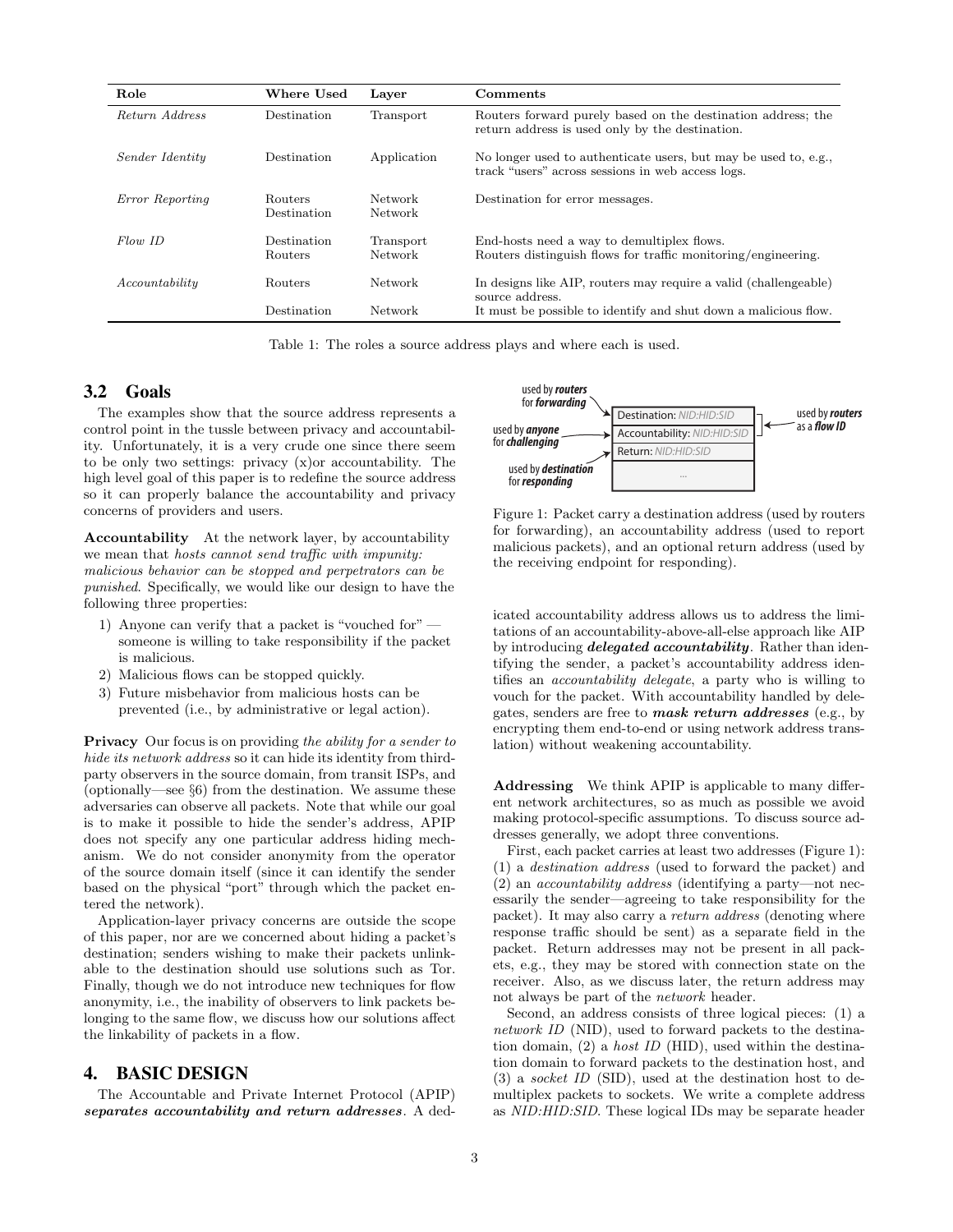

Figure 2: High-level overview of APIP.

fields or could be combined (e.g., an IP address encodes both an NID and an HID; the port number serves as an SID).

Finally, to simplify our description of APIP, we initially assume that HIDs are self-certifying, as defined by AIP, to bootstrap trust in interactions with accountability delegates. We relax this assumption in §7.3.

Life of a Packet Figure 2 traces the life of a packet through APIP.

- **1** The sender sends a packet with an *accountability ad*dress identifying its accountability delegate. If a return address is needed, it can be encrypted or otherwise masked.
- 2 The sender"briefs"its accountability delegate about the packet it just sent.
- 3 A verifier (any on-path router or the receiver) can confirm with the accountability delegate that the packet is a valid packet from one of the delegate's clients. Packets that are not vouched for are dropped.
- 4 If the receiver determines that packets are part of a malicious flow, it uses the accountability address to report the flow to the accountability delegate, which stops verifying (effectively blocking) the flow and can pursue a longer term administrative or legal solution.



It is useful to identify the key differences between APIP and the AIP and Tor protocols discussed in Section 3. Delegated accountability offers two key benefits over AIP. First, it dramatically improves sender privacy: only the accountability delegate, not the whole world, knows who sent a packet. Second, it offers a more reliable way of dealing with malicious flows compared to a smart NIC. Third, it offers a clearer path to long-term resolution to bad behavior. For example, the delegate can contact the well-intentioned owner of a misbehaving host out-of-band (e.g., requiring them to run anti-virus tools). While Tor provides stronger privacy properties than APIP, by simply changing how source addresses are treated, APIP can provide sender privacy with much lower overhead since the return address can be hidden from the network. Techniques for doing so (§6) are lightweight enough to be viable options for "default on" use. Figure 2: High-level correlation and the control of the section of the following in the form of the form of the form of the four and the control of the section of the section of the section of the section of the section o

# 5. DELEGATING ACCOUNTABILITY

This section describes how accountability can be delegated. We will assume delegates can be trusted, e.g., their role is played by a reputable commercial company or source domain. We discuss the problem of rogue delegates in §7.1.



Figure 3: Adding SIDs to accountability addresses for flow differentiation.

of the address used to reach a delegate plus the three operations all delegates must support — the delegate "interface," so to speak. Delegates expose one operation to their clients:

brief(packet, clientID): Whenever a host sends a packet, it must "brief" its delegate—if the delegate is to vouch for the packet on behalf of the sender, it needs to know which packets its clients actually sent.

To the outside world, accountability delegates offer two operations, borrowed largely from AIP:

verify(packet): Anyone in the network can challenge a packet; its accountability delegate responds affirmatively if the packet was sent by a valid client and the flow has not been reported as malicious.

shutoff(packet): Given an attack packet, the victim can report the packet to the accountability delegate; in response, the delegate stops verifying (blocks) the flow in question and pursues a long term solution with the sender.

We now discuss options for constructing the accountability address and for implementing the delegate interface.

## 5.1 Accountability Addresses

Accountability addresses serve two related functions. First, the address is used to send verification requests and shutoffs to an accountability delegate. The NID:HID portion of the address is used to direct messages to the delegate server. Second, routers often need to identify flows, e.g., for traffic engineering (TE) or monitoring purposes, and today source addresses are often part of the flow ID. The granularity of this ID is even more important in APIP since traffic is verified (and blocked) per flow. In this section, we discuss the implications of replacing source addresses with accountability addresses for flow identification.

Creating Flow IDs Routers construct flow IDs using information available in the network and transport headers. However, in APIP, if an accountability address merely points to a delegate, packets from all clients of a particular delegate will be indistinguishable, robbing routers of the ability to distinguish flows at a finer granularity than dele $gate \leftrightarrow destination$  (Figure 3a). This may be too coarsegrained, especially since the flow ID is used for dropping packets from malicious flows. In effect, every flow that shares a delegate with a malicious flow will share its fate. (TE tends to work with coarser-grained flows, so destination addresses alone may be sufficiently granular.)

The simplest way to support finer-grain flow IDs is to include the delegate's SID in the calculation, similar to the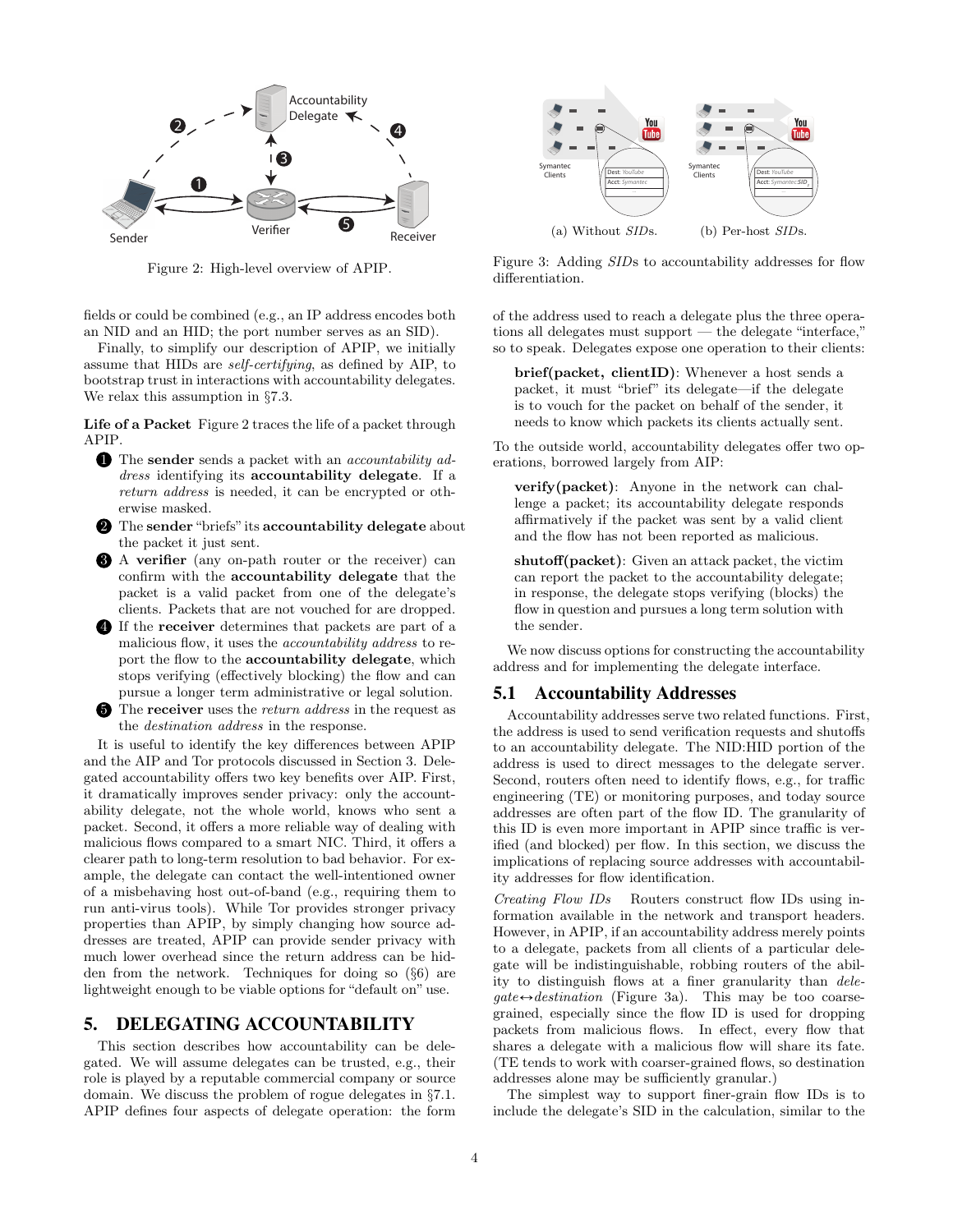

Figure 4: Briefing Techniques

way port numbers are used today. For example, delegates could assign a group of SIDs to each client source domain, which it can use to define network-level flows as it sees fit (see below). Accountability delegates with many clients would require a large pool of SIDs to achieve fine granularity (e.g., at the host or TCP flow level). If the SID is not sufficient, it is possible to add a separate flow ID field to the packet header to improve granularity. In our discussion, we will use the term flow ID to refer to both the SID only and SID plus dedicated field approaches.

Controlling Flow Granularity How the flow ID is assigned affects both privacy and the amount of collateral damage caused when an aggregate flow containing a malicious sender is blocked. At one extreme, a delegate could use a single flow ID for all its customers, which provides the biggest possible anonymity set, but may result in a lot of legitimate traffic being dropped if any client sends malicious traffic. At the other extreme, assigning senders unique flow IDs (Figure 3b), or a separate flow ID per TCP flow, allows fine grain filtering, but allows sender/TCP flow linkability. The solution we propose is for delegates to assign each client a pool of flow IDs which it can assign to packets based on internal policies. Delegates check that clients are using flow IDs assigned to them as part of the verification process  $(\S 5.3)$ .

Source Domain Accountability Address Management An interesting alternative to senders picking a flow ID for each packet (within boundaries set by their delegate) is to have flow IDs assigned at the level of the source domain. For example, individual hosts could send packets with a traditional source address. If a packet leaves the source domain, the gateway routers replace it with an accountability address and hide the return address (like a NAT; see  $\S 6$ ). This approach is especially attractive for source domains that act as the accountability delegate for their hosts (§7.4). Centralized management simplifies managing the pool of flow IDs, enforcing policies, and incremental deployment. The drawback is that individual users lose control over sender privacy.

## 5.2 Brief()

Accountability delegates need to know which packets their clients have sent if they are to vouch for them when challenged with a  $\text{verify}()$ . We consider two approaches in this section. Accountability delegates can choose any method, possibly on a per-client basis.

Fingerprint Collection The simplest solution is for senders to proactively send their delegates fingerprints of the packets they send (Figure 4a). The delegate stores the fingerprints

(e.g., for 30 seconds), and when it receives a  $\text{verify}()$ , it searches for the fingerprint and returns VERIFIED if it finds it. For reasons explained in §5.3, a packet's fingerprint is actually more than just a simple hash:

$$
F(P) = H(K_{SD_S} || P_{header} || H(P_{body}))
$$

Here H is a cryptographically secure hash function and  $K_{SD_S}$ is a symmetric key established when sender S signed up for service with delegate  $D<sub>S</sub>$ . It is included in the fingerprint to prevent observers from linking P to  $F(P)$ . Each brief includes a client ID, a fingerprint, and a message authentication code (MAC):

Sender transmits packet and brief:  
\n
$$
S \to R
$$
: P  
\n $S \to D_S$ : **brief**(P) = clientID || F(P)  
\n|| MAC<sub>KSDS</sub> (clientID || F(P))

To reduce delegate storage requirements and network overhead, rather than sending full-sized fingerprints, hosts can instead periodically provide their delegate with a bloom filter of the fingerprints of all packets sent since the last brief. Accountability delegates keep the filters received in the last thirty seconds.

Note that in either case (fingerprints or bloom filters), the delegate can vouch for its clients' packets without knowing anything about their contents. Finally, if gateway routers assign accountability addresses, they can also take responsibility for briefing the delegate.

Bootstrapping Who vouches for briefs? That is, how do senders get briefs to their delegates if the packets carrying them cannot be verified? Clients include a special "token" in brief packet headers (e.g., as the SID in the destination address) proving to the delegate that the brief is from a valid client. Since verification requests include a copy of the unverified packet's header (see §5.3), the delegate can see that both the accountability and destination addresses point at the delegate, indicating the packet is a brief, cueing the delegate to check for the token. Delegates can use any scheme to select tokens. One possibility is using a hash chain based on a shared secret. Each brief uses the next hash in the chain, preventing replays. (This ensures the brief is from a valid client—we discuss "brief-flood" DoS attacks from malicious clients in §7.2.)

Recursive Verification The alternative to fingerprint collection is to have hosts store the fingerprints of recently sent packets. When a delegate receives a verify(), the delegate forwards the verification packet to the host that sent it. The host responds "yes" or "no" to the delegate, which passes the response on to the original challenger (Figure 4b). In this case, brief() is a NOP. Recursive verification reduces network and storage overhead, but the catch is that in order to work, each verification request must carry enough information for the delegate to map the packet to a customer. This impacts the flow ID granularity  $(\S 5.1)$ : when using recursive verification, delegate must ensure that no two clients share a flow ID (or it must be willing to forward a verification to multiple clients).

## 5.3 Verify()

Verify() is nearly identical to AIP's anti-spoofing challenge, the difference being that an AIP challenge asks, "Is this packet's source address spoofed?" whereas verify()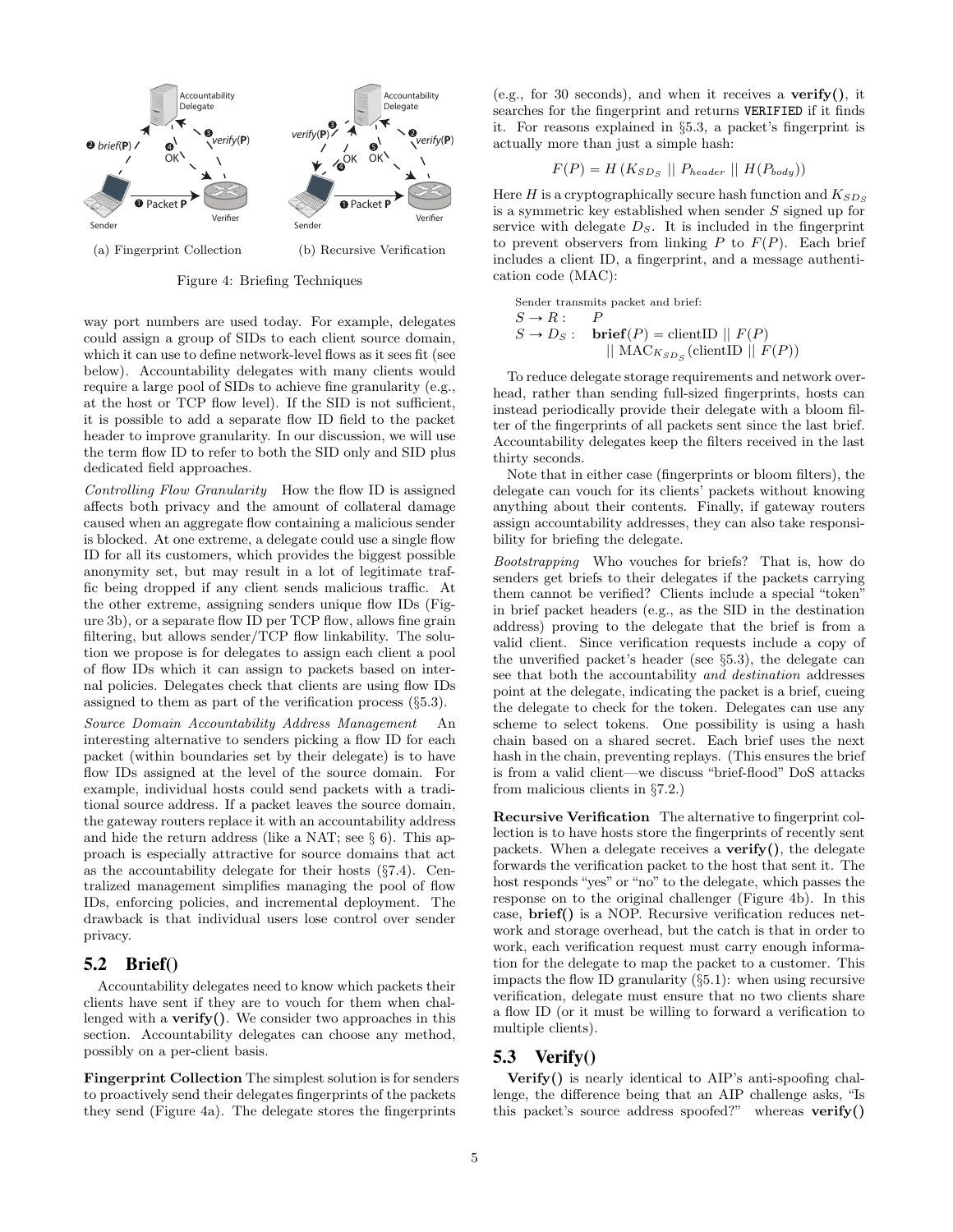asks, "Do you vouch for this packet?" In AIP, first-hop routers periodically verify that packets purporting to be from a particular host are not spoofed. Likewise, in APIP routers periodically verify that flows are using valid accountability delegates and have not been reported for misbehavior. Verified flows are added to a whitelist whose entries expire at the end of each verification interval (e.g., 30 seconds); if a flow is still active, it is re-verified. Consider a sender S, a receiver R, and a router V ("verifier"). If V receives a packet P from S to R and the flow  $S \to R$  is not in the whitelist,  $V$  sends a verification packet to  $S$ 's accountability delegate,  $D<sub>S</sub>$  (identified in the packet). To avoid buffering unverified packets, V can drop P and send an error message notifying  $S$  that  $P$  was dropped pending verification.

The verification packet includes  $P$ 's fingerprint plus a MAC computed with a secret key known only to  $V$ .  $D<sub>S</sub>$  now checks three things:  $(1)$  it has received a brief from  $S$  containing  $F(P)$ , (2) the accountability address in P is using an SID assigned to  $S$ , and (3) transmission from  $S$  to  $R$  has not been blocked via a shutoff (§5.4). If everything checks out,  $D<sub>S</sub>$  returns a copy of the verification packet signed with its private key to V, which adds  $S \to R$  to its whitelist. The protocol, below, shows both fingerprint collection  $(*)$ and recursive verification  $(\bullet)$ , though only one or the other would be used in practice. ( $K_V$  is a secret known only to  $V$ ;  $K_{D_S}^+/K_{D_S}^-$  is the delegate's public/private keypair;  $K_{SD_S}$  is the symmetric key shared by  $S$  and  $D_S$ .)

> Sender transmits packet and brief:  $S \rightarrow R$  :  $P$

- $\star$   $S \to D_S$ : brief(P) Verifier sends error to sender and verification to delegate:  $V \rightarrow S$ : DROPPED (VERIFYING)  $|| F(P)$  $V \to D_S$ : verify $(P) = P_{header} || H(P_{body})$  $\parallel$  MAC<sub>K<sub>V</sub></sub> ( $P_{header} \parallel$  H( $P_{body}$ )) Delegate verifies packet and responds:  $D_S \to S: \quad {\text{verify}(P)}_{K_{SDS}}$
- $\bullet \quad S \to D_S: \quad \{\mathtt{VERIFIED}\; ||\; \mathtt{verify}(P)\}_{K_{SD_S}}$  $D_S \rightarrow V: \quad \{\texttt{VERIFIED} \mid \mid \textbf{verify}(P) \mid \mid K_{D_S}^\mp\}_{K_{D_S}^-}$  $V:$  add flow entry to whitelist

There are three points worth noting about this protocol. First, D returns the original verification packet so V does not have to keep state about pending verifications. V uses the MAC to ensure that it originated the verification request, preventing attackers from filling  $V$ 's whitelist with bogus entries by sending it verifications it never asked for.

Second, the delegate needs to know the packet's destination address  $(R)$  so it can check if traffic  $S \to R$  has been shut off. Since briefs only contain fingerprints, the delegate does not already have this information, so the verification request includes a copy of  $P$ 's header. It also includes a hash of the body so the delegate can finish computing the fingerprint of packet being verified to check that it matches a brief in its cache.

Third, the last line in the protocol adds the flow to the white list, identified by its accountability address, destination address, and flow ID, as described in §5.1.

ISP Participation Though anyone can verify a packet, APIP is most effective when routers closest to the source perform verification. An ISP that suspects a customer/peer might not be properly verifying its traffic can apply business pressure or possibly dissolve peering relationships if it finds an inordinate amount of unverified traffic. Another concern is that domains might verify traffic with a long verification interval (that is, after verifying a packet from a flow, the same flow is not verified again for an extended period of time). This allows malicious flows to do damage even if the flow's delegate receives a **shutoff**() since the flow will not be blocked until the next verification. The impact of long verification intervals could be mitigated if transit networks also verify traffic (see §8.1 for expected time-to-shutoff); after a shutoff(), the filter moves toward the sender as closer routers re-verify the flow. Also, even if routers are slow to react, APIP still facilitates a long-term fix eventually.

# 5.4 Shutoff()

Today, when hosts or routers identify a malicious flow, they can locally filter packets and work with neighboring ISPs to stop traffic. In APIP, they can also send a shutoff() request to the attacker's delegate. This is particularly useful for receivers, who should have the final say as to whether a flow is wanted or not. The protocol differs from AIP's shutoff protocol in two important ways. First, shutoffs are directed to accountability delegates, not to senders. Second a delegate can not only block the offending flow, but it can also pursue a long-term fix. The shutoff() protocol is shown below (between receiver R and  $S$ 's delegate  $D<sub>S</sub>$  regarding packet  $P$  from sender  $S$ ):

Sender transmits packet and brief:  $S \rightarrow R$  :  $P$  $S \to D_S$ : brief(P) Receiver sends shutoff:  $R \rightarrow D_S$  : shutoff $(P) = \{P_{header} \mid H(P_{body})\}$  $\parallel$  duration  $\parallel$   $K_R^+$   $\parallel$ Sender's delegate verifies shutoff and takes action:  $D_S$ : check  $H(K_R^+) = \text{dest}(P_{\text{header}})$  $D_S$ : block offending flow for *duration* sec

Receivers can always shut off traffic directed at them. When the delegate receives the **shutoff** $($ ), it checks that the shutoff() was signed by the private key corresponding to the recipient of the packet in question (so the shutoff() contains both the victim's public key and the original packet's header; the delegate compares the hash of the public key to the packet's destination address). If the verifier is a router and the shutoff() is signed by an ISP's key, it might also be honored, but perhaps only with manual intervention if a reputable ISP says one of your clients is attacking its network, chances are you should listen. After verifying a shutoff(), the attacker's delegate responds in two ways.

Short-term fix: To provide the victim immediate relief, the delegate blocks the offending flow by ceasing to verify packets from the attacker to the victim. Routers only save flow verifications in their whitelists temporarily; when a router on the path from  $S$  to  $R$  next tries to verify the attack flow, the delegate responds DROP\_FLOW. This means the attack could last up to a router's verification interval—we discuss expected shutoff time in §8.1. If delegates work with ISPs, response time could be shortened by pushing verification revocations from delegates to routers. Alternatively, if we assume widespread shutoff support in NICs, delegates could send shutoffs to directly to attackers, as in AIP.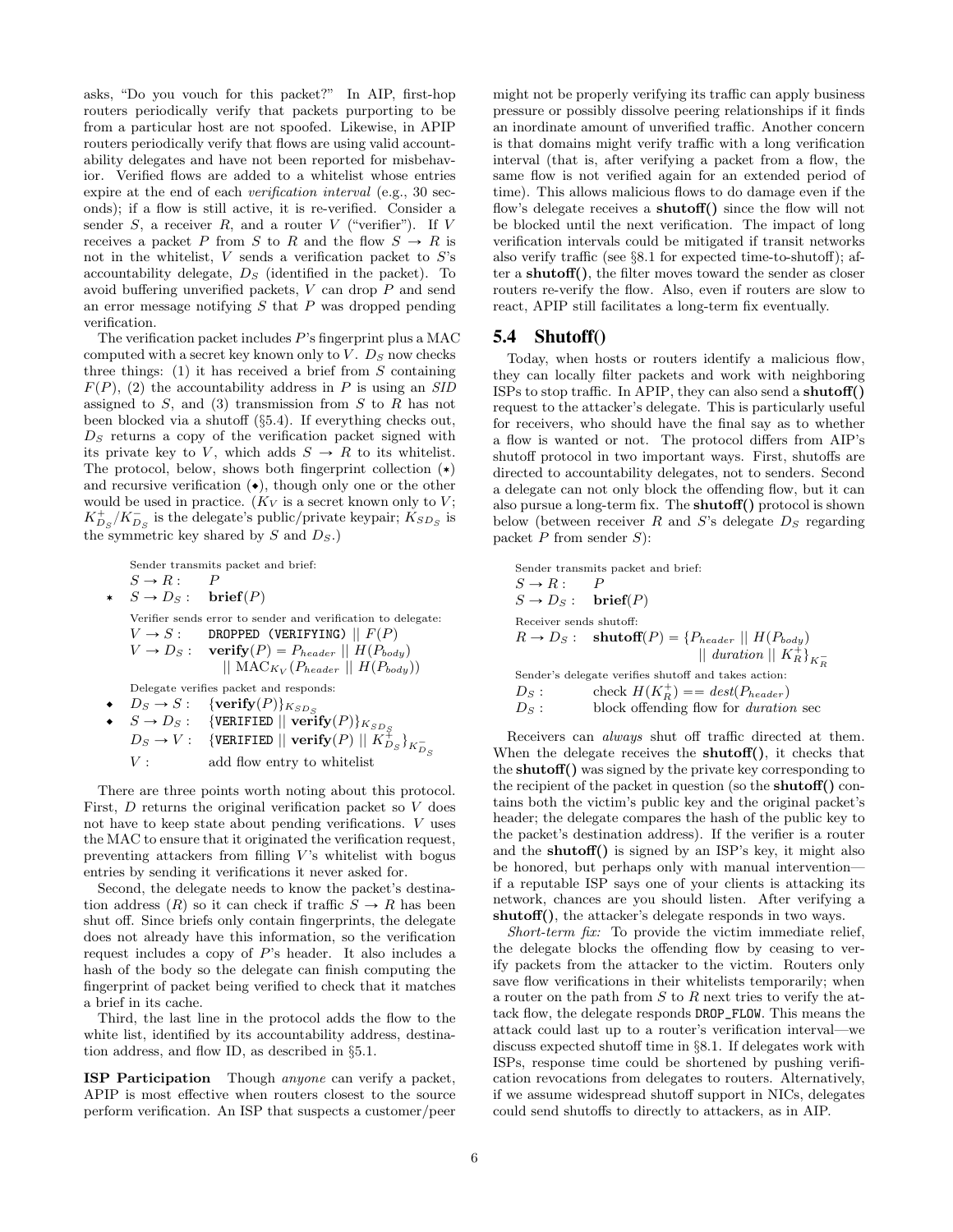Long-term fix: Since clients sign contracts with their delegates, a delegate can contact the owner of misbehaving hosts out-of-band. Since most unwanted traffic comes from botnets of compromised hosts with well-intentioned owners [23], the owner will generally fix the problem, at which point the delegate can unblock flows from the host. If a client refuses to comply, the delegate can terminate service or report him to the authorities.

# 6. MASKING RETURN ADDRESSES

APIP separates accountability from other source address roles, allowing senders to hide the return address from observers in the network. APIP does not define any particular privacy mechanism, but rather enables various lightweight, "always-on" strategies for increasing the default level of privacy for all traffic without weakening accountability. We offer two examples: end-to-end return address encryption and network address translation. Since our focus is sender-flow unlinkability, our primary concern is the size of the sender anonymity set from the perspective of four possible adversaries: the source domain, observers in the source domain, transit networks, and the receiver (Table 2).

End-to-end Encryption Since the return address is used only by the receiver and not by routers, a simple idea is to encrypt it end-to-end (e.g., using IKE [18], à la IPsec); now only the destination and accountability addresses are visible in the network. We imagine two variants: one in which return address encryption is a network layer standard and can be performed end-to-end or gateway-to-gateway and one in which the return address is moved to a higher layer (e.g., transport or session layer).

Of course, though the return address is encrypted in the forward direction, it will be plainly visible as the destination address in responses; determined attackers may be able to link the outbound and inbound traffic (e.g., with timing analysis). Still, even this simple strategy offers increased privacy against passive observers, e.g., reviewing logs from a core ISP.

Network Address Translation Encrypting the return address end-to-end hides it from the network, but not from the destination. For privacy from the network and the recipient, edge ISPs' border routers could perform address translation on outbound packets' return addresses by changing NID:HID:SID to NID:HID':SID'. (This can be done deterministically to avoid keeping large translation tables [30].) Note that in contrast to the encryption option, response packets sent by the destination will not reveal the identity of the original sender (in the destination address). The downside is that, in contrast to encrypted return addresses, the anonymity set shrinks closer to the source.

Today, increased use of NAT might be a controversial proposition, but cleaner thinking about source addresses mitigates some of the chief arguments against it. For example, in 2006 the entire nation of Qatar was banned from Wikipedia when one user vandalized an article because the country's sole ISP uses a NAT with one external IP address [3]; in APIP, all hosts could share one external return address while still being held individually accountable via the accountability address.

Second, NATs are traditionally deployed for address space separation—the privacy they provide is a side effect [35].

This is known to cause problems for servers or P2P applications. In contrast, we suggest NATing for privacy, which can be done selectively for outgoing connections. Incoming connections are not affected, so servers, for example, can publish their internal address to DNS and receive incoming connections without any kind of hole punching. Of course, NATing for incoming connections also has security benefits, but this is an orthogonal issue.

Reducing Overhead Not all packets need a return address. For connection oriented traffic, the return address needs to be sent to the destination only once during the establishment of the connection (and also when a mobile device switches networks). The destination can store it and reuse it for later packets. Doing so (1) ameliorates the header overhead introduced by splitting accountability and return addresses in the first place and (2) allows NATs to modify many fewer packets.

Beyond the First Hop No matter how far a packet travels, the sender anonymity set is still just the sender's source domain. Though this may be sufficient for most senders, the NAT approach can be extended by performing address translation at more border routers. Though core ISPs are unlikely to do this, if the first 2–3 domains in the path do, a packet's sender anonymity set grows significantly before reaching the core (and ultimately its destination).

# 7. IN THE REAL WORLD

# 7.1 Holding Delegates Accountable

Delegates have three responsibilities: protecting the privacy of their clients, verifying packets with fingerprints that match those sent by valid clients, and dropping invalid packets. We briefly discuss how malicious or compromised delegates can either harm their clients or allow their clients to harm others.

(1) Releasing private information about clients. Delegates can learn a lot about who their clients communicate with, information they could use for their own benefit or reveal to a third party. Upon discovering a leak, the client can terminate service, find a new delegate, and potentially pursue legal action for breach of contract. Note that delegates only see packet headers, not packet contents. (An interesting direction for future work is exploring anonymous briefing schemes, e.g., based on cryptography or the use of an intermediary.)

(2) Failing to verify clients' packets. Delegates can effectively perform a DoS attack on clients by failing to verify their packets. Senders can detect this due to the excessive number of DROPPED (VERIFYING) or DROPPED (VERIFICA-TION FAILED) error messages they will receive from verifiers. Again, the client can then terminate service.

(3) Verifying invalid packets. Delegates can support attacks by verifying packets for which they did not receive a brief from a client or which belong to flows that have been shut off. (Such a delegate may be compromised or misconfigured or may even be colluding with an attacker.) Victims can detect such malicious behavior (e.g., by observing that their shutoff requests have been ignored).

Who Can be a Delegate? The likelihood of any of the above problems occurring depends on who can be a dele-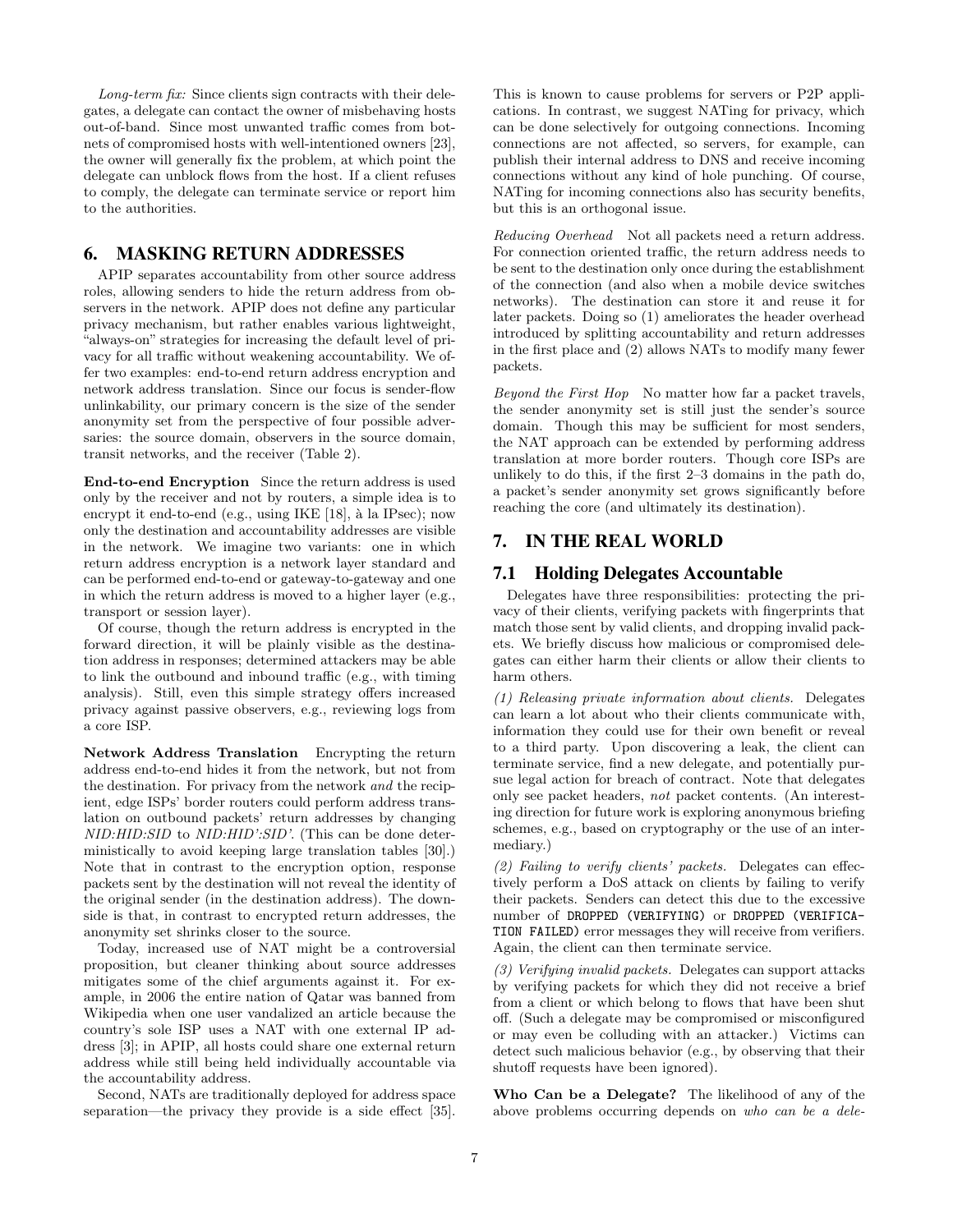| Adversary                     | End-to-end Encryption                                                                                                                                                                                    | <b>Address Translation</b>                                                                                                      |
|-------------------------------|----------------------------------------------------------------------------------------------------------------------------------------------------------------------------------------------------------|---------------------------------------------------------------------------------------------------------------------------------|
| Source Domain                 | Source domain always knows a packet's sender.                                                                                                                                                            | Source domain always knows a packet's <b>sender</b> .                                                                           |
| Observers in<br>Source Domain | Other source domain customers.                                                                                                                                                                           | The <b>sender</b> . The sender's address is observable<br>until the packet reaches the border router where<br>NAT is performed. |
| <i>Transit Networks</i>       | Starts as source domain's customers and grows<br>the farther the packet travels. By the time it reaches<br>the core, it could have come from anywhere.                                                   | Source domain's customers.                                                                                                      |
| Receiver                      | The sender. The receiver decrypts the return<br>address, which is the sender's address. If the sender<br>is concerned with anonymity from the receiver,<br>end-to-end encryption is not a viable option. | Source domain's customers.                                                                                                      |

Table 2: Comparison of sender anonymity set, as seen by different adversaries, for end-to-end encryption and NAT.

gate. The issue of delegate oversight is complex; given space constraints, we can only hope to lay the groundwork for discussion and future work.

At one extreme, a single central authority could provide some form of oversight over delegates, similar to how ICANN accredits TLDs; verifiers would then only accept delegates on a whitelist published by this authority. This has the advantage that delegates can be monitored and misbehaving delegates can be immediately removed from the whitelist, creating an incentive for responsible delegate management. On the other hand, vetting all delegates is a huge burden for a single authority and the role (and power) of a single organization in charge of such a critical function is likely to raise political concerns.

The other extreme is a free-for-all: a host can pick any host to be its delegate. This flexibility opens the door for many deployment models. Besides commercial (third party) delegates, hosts can be their own delegates (similar to AIP), use their source domain as their delegate (§7.4), or form a peer-to-peer delegate network, in which hosts (or domains) vouch for one other. The critical drawback of this flexibility is weaker protection against attacks—bots in a botnet, for example, can vouch for one another's packets regardless how many **shutoff**()s they receive. It will clearly be harder to defend against such attacks compared to the case where there are only a limited number of vetted delegates.

Naturally, a pragmatic solution likely falls somewhere in between these extremes. For example, a set of well-known commercial "delegate authorities" could emerge, similar to today's certificate authority infrastructure, each publishing a delegate whitelist. Alternatively, various groups could maintain delegate blacklists based on historical incidents, similar to today's security companies' publishing malware signatures. Individual verifiers can then decide which delegates to accept, a decision that could depend on many factors, including their position in the network (tier 1 versus edge), local regulation, historical information, or the "trust domain" they belong to [37]. Many other forms of semistructured self regulation are possible.

## 7.2 Attacking APIP

We need to ensure that hosts cannot use APIP mechanisms to undermine APIP itself; two potential such attacks are "verification-flooding" and "brief-flooding."

Verification-Flooding Attackers could attempt to overwhelm an accountability delegate with bogus verification requests—rendering it incapable of verifying honest hosts' packets—by sending a large number of dummy packets with accountability addresses pointing at the victim delegate. To these bogus verifications, the delegate could respond DROP\_HOST (as opposed to DROP\_FLOW). Source domains should track the number of DROP\_HOSTs their customers generate, taking action if it is too high.

Brief-Flooding Similar to verification flooding, malicious clients could target their own delegate by sending a flood of briefs. This attack is tricky, since it is hard to distinguish from an honest host that happens to send lots of packets. Delegates can enact their own policies (e.g.: will accept 1 brief per second; must use bloom filters), which should be agreed upon when the client initially signs up for service.

# 7.3 Bootstrapping Trust

We now relax our initial assumption that HIDs are selfcertifying; doing so does not break APIP, but requires us to do a small amount of extra work in brief(), verify(), and shutoff().

brief() Clients already encrypt brief()s using a symmetric key established when the client registered for service, so no change is required.

verify() Delegates use their private keys to sign verification responses. If keys are not bound to HIDs, a PKI can be used instead; verifiers now need to check a delegate's certificate before trusting a response.

shutoff() Victims sign shutoff() messages to convince the attacker's delegate that the shutoff truly came from the recipient of the offending packet. While we think it is reasonable to assume delegates register keys with a PKI for signing verify()s, there are many more hosts than delegates, so here we instead rely on verification. Upon receiving a **shutoff**(), the attacker's delegate sends a verification packet to the victim's delegate to check that the shutoff really came from the original packet's recipient:

$$
R \to D_R: \text{brief(shutoff}(P))
$$
  
\n
$$
D_S \to D_R: X = \text{verify}^*(\text{shutoff})
$$
  
\n
$$
D_R \to D_S: \{\text{VERTFIED} \mid X\}_{K_{D_S}^-}
$$

When verifying a shutoff $()$ , the delegate needs to look inside the shutoff packet, at the header of the original packet that prompted the shutoff, and check that its destination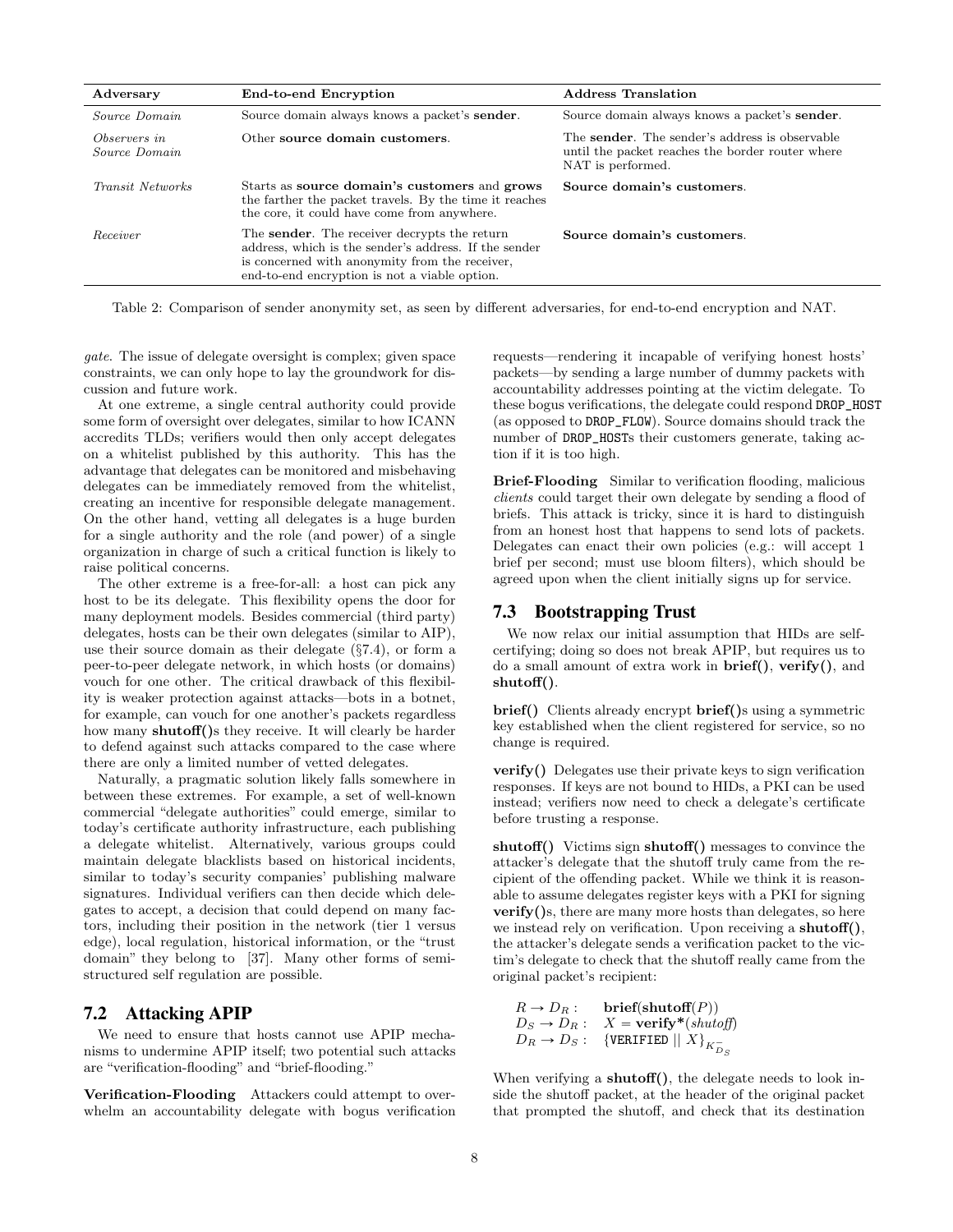

Figure 5: Design 1:  $\bigoplus$  Host sends packet using its own address as the source address. **2** The ISP's border router saves a hash of the packet and  $\bullet$  performs address translation on the source address. 4 If the packet is malicious, the receiver sends a **shutoff**() to the border router, otherwise  $\bullet$ it responds. 6 The border router translates the response's destination address back to the original sender's address.

|              | Design 1             | Design 2        |
|--------------|----------------------|-----------------|
| Delegate     | Source domain        | Third party     |
| Briefing     | Fingerprint collect. | Recursive ver.  |
| Source Addr. | Single field         | Separate fields |
| Return Addr. | NAT                  | NAT or encrypt  |

Table 3: Two possible instantiations of APIP.

(the victim) sent the shutoff. (We denote  $\text{verify}()$  with this additional check **verify**<sup>\*</sup> $()$ .)

# 7.4 Concrete Designs

APIP is an architecture that allows routers and destinations to identify an entity that is willing to take responsibility for the packet, but properties of APIP depend on how it is deployed. For the sake of concreteness, we now sketch two end-to-end instantiations of APIP with very different properties. Table 3 summarizes the two designs.

Design 1 In the first design (Figure 5), the source domain acts as the accountability delegate for its hosts. Hosts are not aware of APIP and send packets with traditional source addresses. The gateway routers for the domain use address translation to mask the return address, turning the source address into a combined accountability address and masked return address. They also collect packet fingerprints and respond to  $\text{verify}()$  and  $\text{shutoff}()$  requests. Gateway routers could either collectively act as a distributed accountability delegate and keep briefs locally, or they could periodically send briefs to a shared accountability server. This first design could be viewed as a variant of AIP, but implemented at the source domain level instead of individual senders.

This design offers a number of advantages. First, it is very efficient: gateway routers already naturally see all packets, eliminating the overhead of briefing a third party. Second, the source domain can immediately block malicious flows at the source in response to a shutoff, whereas external delegates can typically only stop flows indirectly. Third, hosts do not need to be modified.

Finally, this first design allows for incremental deployment of APIP over IP. Domains could implement accountability and address translation, as described. Packets would need to be marked to indicate whether the source domain supports APIP (e.g., by repurposing an ECN bit). Since both return traffic and verify()s/shutoff()s would arrive at the



Figure 6: Design 2:  $\bullet$  Host sends packet and  $\bullet$  saves hash.  $\bullet$  First-hop router sends verify() to the packet's accountability delegate, which 4 forwards the verification to the host.  $\bigodot$  Using the accountability address, the receiver can send a shutoff(); otherwise  $\bigcirc$  it responds using the return address.

domain's border routers, verify() and shutoff() would each be assigned a new IP protocol number so the border router knows what to do with the packet. Since IP addresses are not cryptographic, external keys would have to be used to ensure the integrity of the **verify()** and **shutoff()** operations, as described in §7.3.

Design 2 The second design (Figure 6) uses a commercial third party that offers accountability delegation as a service (perhaps as part of a bundle with antivirus or firewall software). In this design, senders insert both an accountability address and a return address in the packet; the return address can be masked either with encryption or a NAT. Since the delegate is off-site, recursive verification is attractive: rather than regularly sending briefs, hosts save packet hashes and the delegate challenges clients when it itself is challenged.

One advantage of this solution is that it allows companies, universities, or small domains to avoid the hassle of managing delegate servers themselves by outsourcing delegation. Another advantage is that it is harder for observers in the network to determine what source domain the sender belongs to. The drawback is that there is more overhead than in the first design.

# 8. EVALUATION

The primary question we consider in the section is: "is delegated accountability technically feasible?" Using a trace of NetFlow data from the border routers of a mid-sized university, we explore the costs of  $\text{brief}()$  and  $\text{verify}(()$  and the efficacy of shutoff(). The five minute trace was taken on June 18, 2013 at noon and contains ten million flows. We then present a short privacy analysis.

## 8.1 Delegated Accountability

Brief() Briefing the delegate incurs computational overhead at the sender, storage overhead at the delegate, and bandwidth overhead in the network. In §5.2 we suggested that senders could report their traffic to their delegates by sending a list of packet fingerprints or by sending a bloom filter of recent fingerprints.

Computational Overhead Producing a packet fingerprint requires computing two hashes; we assume that computing the MAC of the fingerprint, in the worst case, costs one addi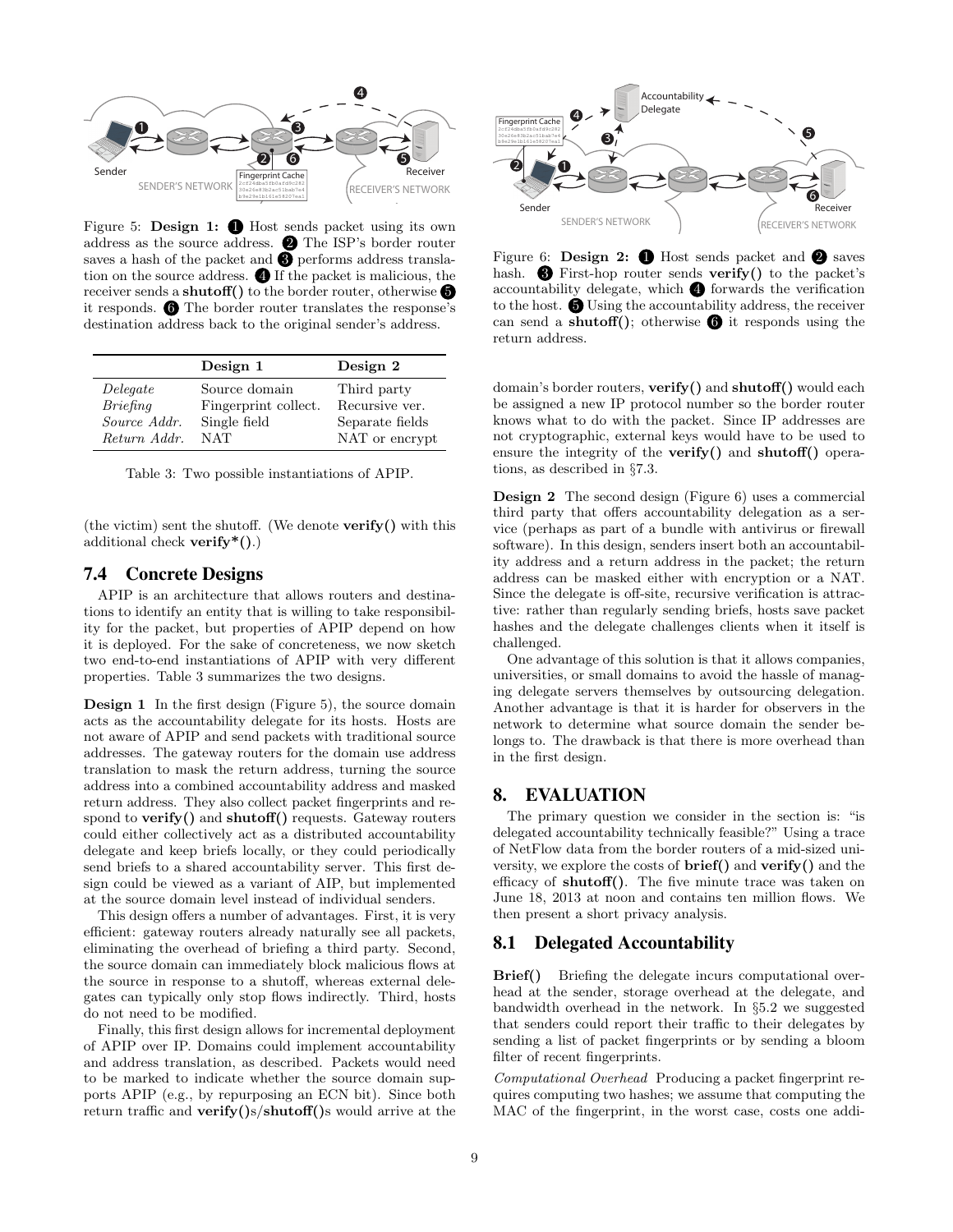tional hash. Commodity CPUs can compute in the neighborhood of 5–20 MH/s [1], which translates to 0.9–3.4 Gbps (conservatively assuming 64B packets). This is more than reasonable for endhosts; for servers sending large volumes of traffic, we expect data centers could outsource briefing to an in-path appliance built with ASICs—current ASIC-based bitcoin miners perform 5–3,500 GH/s, translating to 0.9–600 Tbps.

Storage Overhead Next we consider the storage requirements at the delegate for saving briefs. Briefs are periodically purged from the cache; if a **verify()** arrives for a legitimate packet whose brief has been deleted, the sender must retransmit the packet. Assuming a single delegate serves all hosts in our trace, the first two series in Figure 7 show the size of the brief cache for different expiration intervals assuming the delegate stores individual fingerprints, each a 20 byte SHA-1 hash. The remaining series consider the space required if, instead of sending a fingerprint per packet, hosts send a bloom filter every second for each active flow<sup>1</sup>. We assume that hosts size each filter appropriately based on how many packets from the flow were sent during the past second. If briefs expire every  $n$  seconds, we report brief cache sizes based on both the average and maximum number of packets seen across n-second bins in our trace.

Bandwidth Overhead Figure 8 shows the bandwidth required for the same briefing schemes discussed above. Sending fingerprints consumes an additional 2.5% of the original traffic volume, which was just under 10 Gbps; the bloom filter schemes consume 0.25%–0.5%. The bloom filter results assume a simple update scheme: every second, each host sends a bloom filter for packets sent in each flow<sup>1</sup> during the last 30 seconds; when the delegate gets a new filter for an existing flow, it replaces the old filter (using a bloom filter alternative that supports resizing is interesting future work). Note briefing overhead can be avoided entirely if (1) the ISP is the accountability delegate, so border routers save hashes directly, or  $(2)$  delegates use recursive verification  $(\S 5.2)$ .

Verify() The magnitude of verification overhead is determined by the verification interval and flow granularity (fewer flows means fewer verifications; in our analysis, each "flow" is a TCP flow, so our numbers are an upper bound). There is a tradeoff between long and short verification intervals. The longer the interval, the more whitelist space is required at routers to remember which flows have been verified and the longer a malicious sender could transmit before being shut off. On the other hand, shorter intervals mean more work (more **verify**()s) for the delegate.

Computational Overhead Figure 9 shows how many verify()s per second an accountability delegate serving all the hosts in our trace would see at various verification intervals. A key observation here is that after 10 seconds, increasing the verification interval does not significantly decrease verification rate at the delegate since most flows are short. This knee suggests that 10 seconds might make a good interval for use in practice.

In our trace, a verification interval of 10 seconds generates a maximum of 78,000 verify()s per second, each causing a lookup in a table with 1.5 million entries (assuming delegates save briefs for 30 seconds) and one signature generation at the delegate. We think these numbers are reasonable and leave enough headroom to comfortably handle larger networks—CuckooFilter [38] achieves more than 180,000 lookups per second in a table with one billion entries and the Ed25519 signature system [8] can perform 109,000 signatures per second on a 2010 quad-core 2.4GHz Westmere CPU.

Storage Overhead As routers verify flows, they keep a whitelist of verified flows so that every single packet need not be verified. Whitelist entries expire at the end of each verification interval, at which point the flow is re-verified. We use our trace to estimate the size of this whitelist.

To account for network architectures with addresses significantly larger than IP's, we assume each address is 60 bytes—20 bytes each for the NID, HID, and SID. (Many research efforts explore self-certifying IDs [6, 27, 4, 17] which are typically the hashes of a name or public key; we choose 20 bytes since SHA-1 produces 20 byte digests.) Entries identify flows at a host-host granularity, so each one is 120 bytes (two 60 byte addresses).

Figure 10 shows the size of the whitelist as we vary the verification interval. For a given verification interval, we group the flows in our trace into bins the size of that interval; flows belong to a bin if they were active during that time period (so a flow could belong to multiple bins). The figure reports the whitelist size based on both the average number of flows across bins as well as the maximum seen in any bin. A 10 second interval requires a maximum of 94 MB of whitelist space.

Shutoff() After receiving a shutoff(), a delegate blocks malicious flows by ceasing to verify them. The next time a router on the path from the attacker to the victim verifies the flow, the delegate returns DROP\_FLOW and the router blocks the flow. How quickly this happens after a shutoff() depends on how many on-path routers perform verification and how often they verify each flow. Figure 11 shows the expected delay before a shutoff takes effect for different verification intervals as a function of the number of participating routers.

# 8.2 Privacy

How much privacy does APIP buy? If a sender uses its source domain as a delegate, this depends on the size of that domain. Raghavan et. al. find that, if ISPs were to aggregate prefixes geographically, over half of the prefixes advertised by many popular last-mile ISPs would include more than 10 million IPs [30].

If a sender uses a third party delegate, the anonymity set grows the farther a packet travels from the source domain. To see how much, we use Route Views [2] data from January 1, 2014 to roughly estimate AS "fanout." For each AS, we track how many customer networks sit beneath it in the AS hierarchy. (To be conservative, we only count an AS as a customer if it originates a prefix. Transit networks with no hosts do not contribute to an anonymity set.) For each BGP announcement, we add the origin AS to its first- and second-hop providers' customer sets. Figure 12 shows a CDF of first- and second-hop anonymity set sizes. Notably, 50% of ASes originating prefixes have at least 180 first-hop "siblings" and 90% have over 900 second-hop siblings. Though

<sup>&</sup>lt;sup>1</sup>In practice, we think hosts should send one bloom filter for all traffic each second, not one per flow. Unfortunately, for privacy reasons, our trace did not include local addresses, so we could not merge flows originating from the same sender.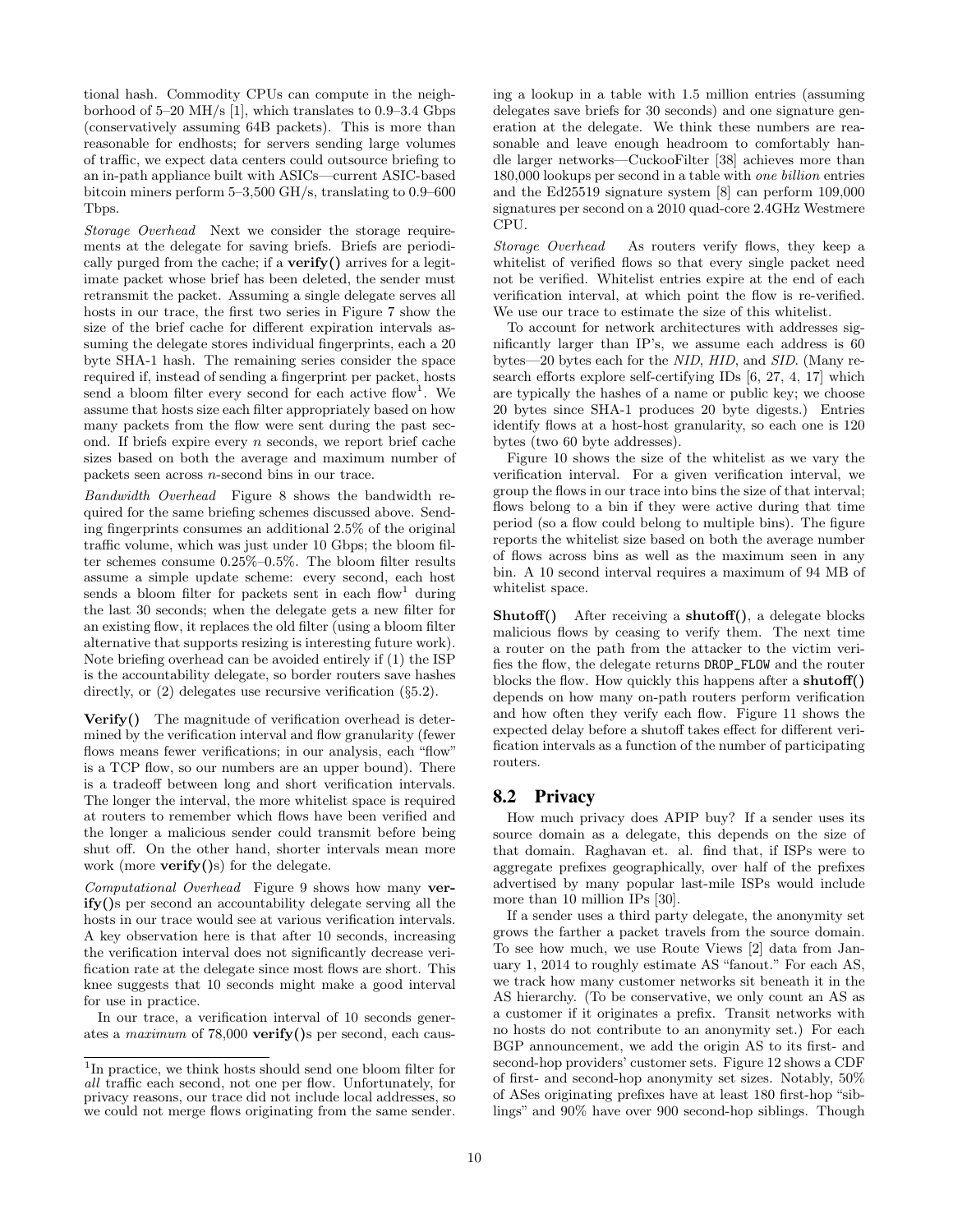

Figure 7: Brief cache size at delegate vs. fingerprint expiry interval.



Figure 10: Size of whitelist of verified flows vs. flow verification interval.



drawing conclusions about AS topology based on BGP announcements is imprecise, these ballpark figures give an idea of the anonymity benefits of delegated accountability.

# 9. RELATED WORK

Privacy Various techniques exist for hiding network source addresses, including crowds [32], mixes [12], and onion routing [31]. Real-world implementations based on these ideas include Anonymizer<sup>2</sup> and Tor<sup>3</sup>. Liu et al. consider building onion routing into the network architecture itself [25]. NDN [20] takes a more radical approach by eliminating source addresses altogether; data finds the sender by following"bread crumbs" left by the request. The drawback to all of these approaches is a complete lack of accountability; there is no easy way to link malicious traffic with senders.

Raghavan et. al. [30] describe ISPs offering NAT for privacy as a service but uses a single source address. LAP [19] is similar to (but more secure than) our "NAT-at-every-hop" approach but does not consider accountability.

Accountability Techniques like ingress/egress filtering [16, 24] aim to provide some degree of accountability by reducing the prevalence of source address spoofing; more sophisticated variants exist [29, 14, 21]. This class of approaches has limitations we address: (1) source addresses are only protected on a domain granularity, (2) filtering by itself provides no "shutoff" mechanism for misbehaving hosts who do not send spoofed packets, and (3) it is not compatible with schemes for hiding return addresses for the sake of anonymity.

As described in  $\S 3.1$ , our **verify**() and **shutoff**() mechanisms borrow heavily from AIP [4], which in turn based its mechanisms on ideas presented by Shaw [34] and in AITF







number of on-path verifiers.



Figure 9: Verification rate at delegate vs. flow verification interval.



Figure 12: Anonymity Set Size

[5]. By modifying these mechanisms to work with delegates, we make them privacy-preserving, enable long-term resolution, and avoid relying on self-certifying IDs.

Accountability delegates are described in [7], but the protocol is costly and is not evaluated; privacy receives only passing mention.

Balancing Accountability and Privacy The idea of identify escrow is not new (e.g., [10]). In particular, our notion of delegated accountability is similar in flavor to the contractual anonymity described in RECAP [33], in which a service provider (e.g., an online forum) offers its users anonymity which can be broken only if they violate a prearranged contract. The key difference is that RECAP provides contractual anonymity at the application layer while we balance anonymity and accountability at the network layer, which poses unique constraints (like requiring source addresses to be both routable and anonymizable).

Addressing The use of addresses that consist of separate network, host and socket IDs, creating separate identifiers and locators, has been widely proposed [15, 26, 22]. [11, 9] discuss the meaning of source addresses, though without our focus on privacy and accountability.

## 10. CONCLUSION

This paper attempts to show that a balance between accountability and privacy in the network is possible. By decoupling source addresses' roles as accountability addresses and return addresses, APIP strikes a balance between the two seemingly incompatible goals. Delegated accountability allows routers to verify that each packet they forward is vouched for and allows attack victims to report the abuse while at the same time permitting senders to hide their return addresses. Furthermore, the changes to traditional thinking about source addresses required to implement APIP

 $^{2}$ http://www.anonymizer.com/

<sup>3</sup> https://www.torproject.org/